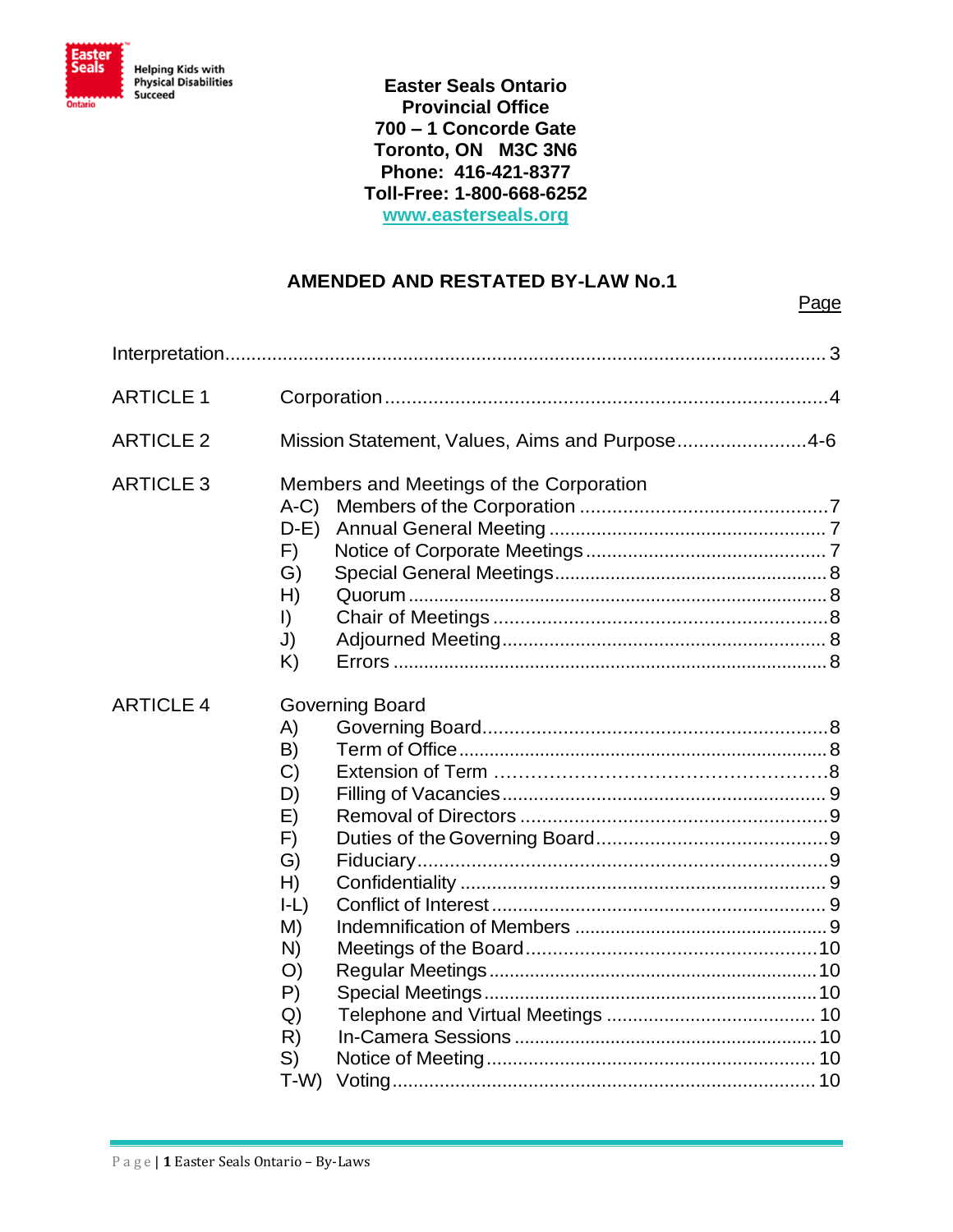*Table of Contents (cont'd)*

| <b>ARTICLE 5</b>  |                                                                             |  |
|-------------------|-----------------------------------------------------------------------------|--|
| <b>ARTICLE 6</b>  | <b>Officers of the Board</b><br>A)<br>B)<br>$\mathcal{C}$<br>D)<br>E)<br>F) |  |
| <b>ARTICLE 7</b>  | <b>Committees of the Board</b><br>A)<br>B)<br>C)                            |  |
| <b>ARTICLE 8</b>  |                                                                             |  |
| <b>ARTICLE 9</b>  |                                                                             |  |
| <b>ARTICLE 10</b> |                                                                             |  |
| <b>ARTICLE 11</b> |                                                                             |  |
|                   |                                                                             |  |

#### \*\*\*\*\*\*\*\*\*\*

| By-Law No.2  |  |
|--------------|--|
| By-Law No. 3 |  |

#### **CONSOLIDATED BY-LAWS NO. 1 and 2 - 1973; NO. 3 - 1984**

Amended 1974, 1978, 1980, 1983, 1985, 1986, 1987, 1989, 1990, 1991, 1992, 1995, 1997, 1998, 2000,2001,2002,2003,2005,2007,2009,2010,2012,2013,2014, 2022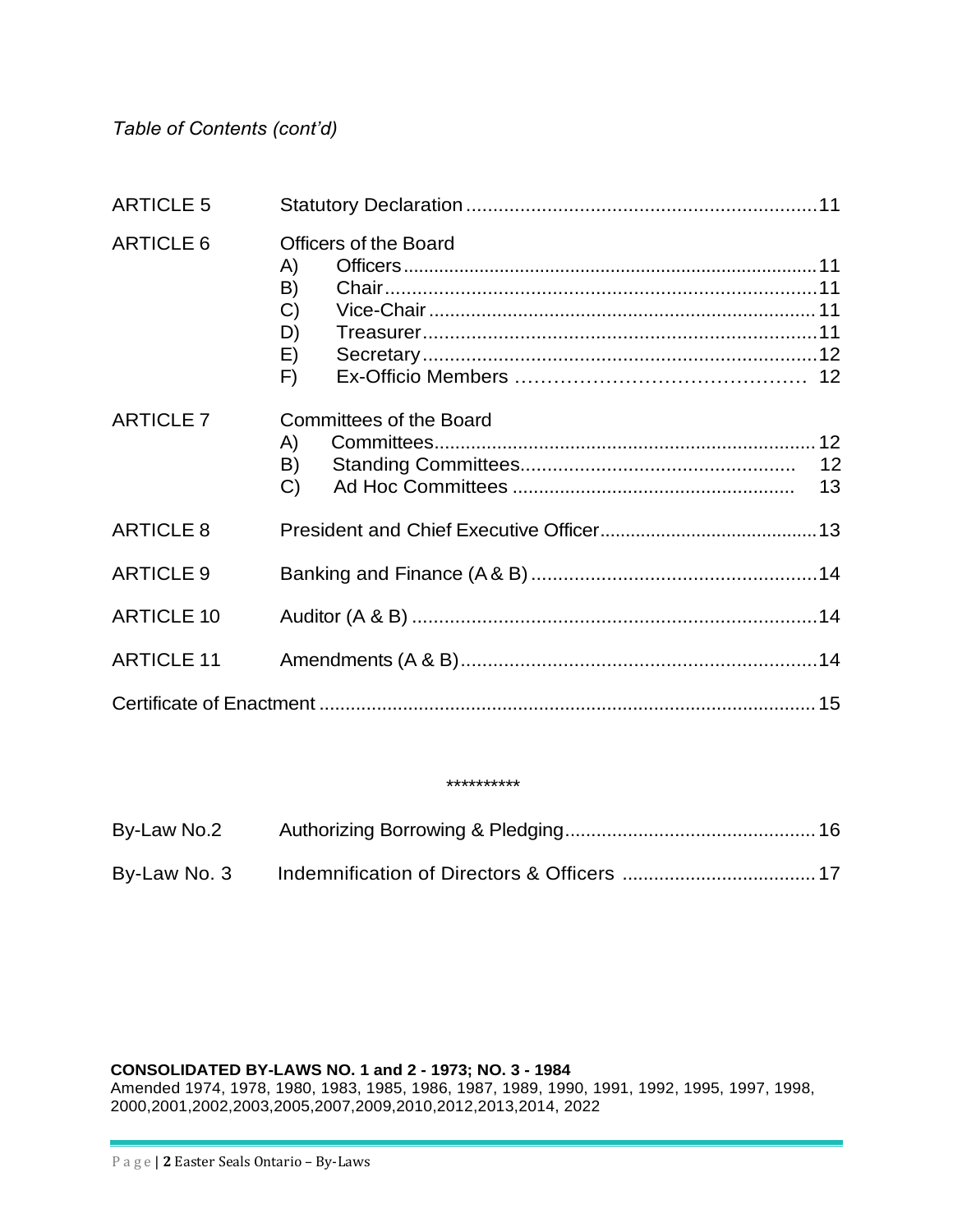## **EASTER SEALS ONTARIO**

## **AMENDED AND RESTATED BY-LAW NO. 1**

## **INTERPRETATION**

| "Affiliated Club"                                    | Affiliated Club means a club affiliated with the Corporation<br>which assists and supports the Corporation by providing funds,<br>based on an annual agreement, to promote the objects of the<br>Corporation. |
|------------------------------------------------------|---------------------------------------------------------------------------------------------------------------------------------------------------------------------------------------------------------------|
| "Auditor"                                            | Means the auditor for the Corporation as appointed from time<br>to time.                                                                                                                                      |
| "Board"                                              | Means the governing Board of Directors of the Corporation                                                                                                                                                     |
| "Corporation"                                        | Means the Ontario Society for Crippled Children.                                                                                                                                                              |
| "Director"                                           | Means a member of the Board of Directors.                                                                                                                                                                     |
| "Executive<br>Committee"                             | Shall have the meaning set out in Article 6, Section B) i. hereof.                                                                                                                                            |
| "Finance & Audit<br>Committee"                       | Shall have the meaning set out in Article 6, Section B) ii. hereof.                                                                                                                                           |
| "Fundraising<br>Committee"                           | Shall have the meaning set out in Article 6, Section B) iii. hereof.                                                                                                                                          |
| "Immediate Past<br>Chair"                            | Means the person, other than the current Chair, who most<br>recently held the office of Chair and consents to hold this office.                                                                               |
| "Member"                                             | Means Member of the Corporation.                                                                                                                                                                              |
| "Patron"                                             | Shall have the meaning set out in Article 3, Section C) hereof.                                                                                                                                               |
| "President and<br><b>Chief Executive</b><br>Officer" | Shall have the meaning set out in Article 7 hereof.                                                                                                                                                           |
| "Standing<br>Committee"                              | Means any committee listed in Article 6, Section B) hereof; as<br>such list may be expanded or retracted from time to time by<br>the Board.                                                                   |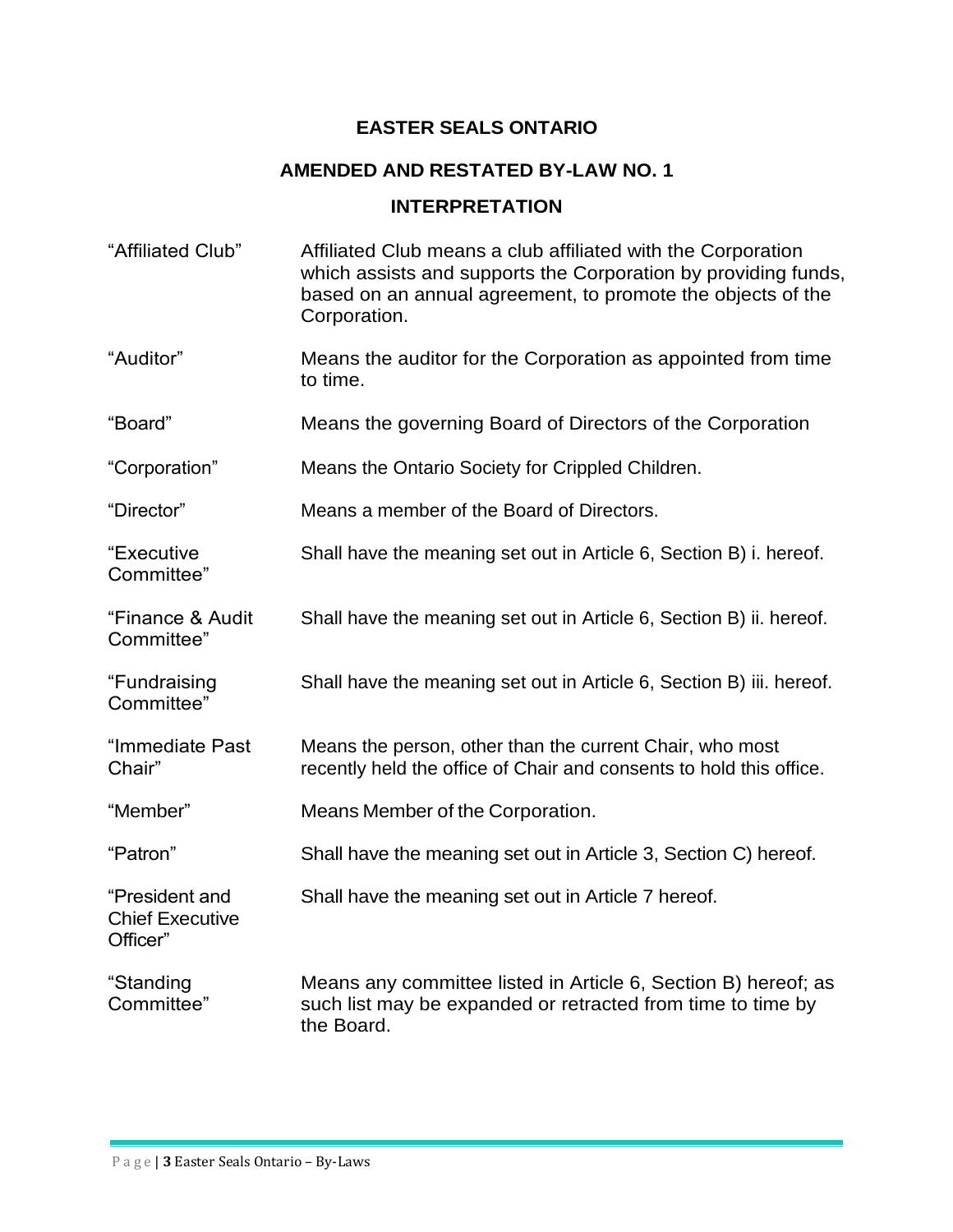## **ARTICLE 1 – CORPORATION**

Corporation The Corporation shall be known as the "Ontario Society for Crippled Children" and may also identify itself to the public as "Easter Seals" where the reference is clearly to activities within the Province of Ontario or "Easter Seals Ontario".

#### **ARTICLE 2 - MISSION STATEMENT, VALUES & AIMS, PURPOSE AND OBJECTS**

- Mission **Statement** The Corporation is committed to helping children, youth and young adults with physical disabilities and their families. Through the generous support of its donors and volunteers, the Corporation provides quality services and programs, and acts as an effective voice for the needs and interests of children, youth and young adults with physical disabilities and their families .
- Values The Corporation shall challenge itself to embrace change by seeking opportunities for innovation and growth.

The Corporation shall deliver quality experiences for children, youth and young adults with physical disabilities and their families , donors, and supporters through engagement and collaboration.

The Corporation shall deliver that which its promises with integrity and professionalism. The Corporation shall lead by example as a trusted partner and champion for children, youth and young adults with physical disabilities.

The Corporation shall conduct itself with compassion and determination to make a positive difference in the lives of the children, youth and young adults with physical disabilities and their families who the Corporation serves.

- Aims, Purpose and **Objects** WHEREAS the Corporation is dedicated to helping children, youth and young adults with physical disabilities achieve their full potential and future independence, the Corporation provides funding, directly or indirectly, for disability solutions through financial assistance, camp, research, advocacy, public and consumer education. These solutions are designed to:
	- (a) to assist parents to access comprehensive programs and services for the rehabilitation of their children and young adults with physical disabilities;
	- (b) to stimulate the development of programs and services to meet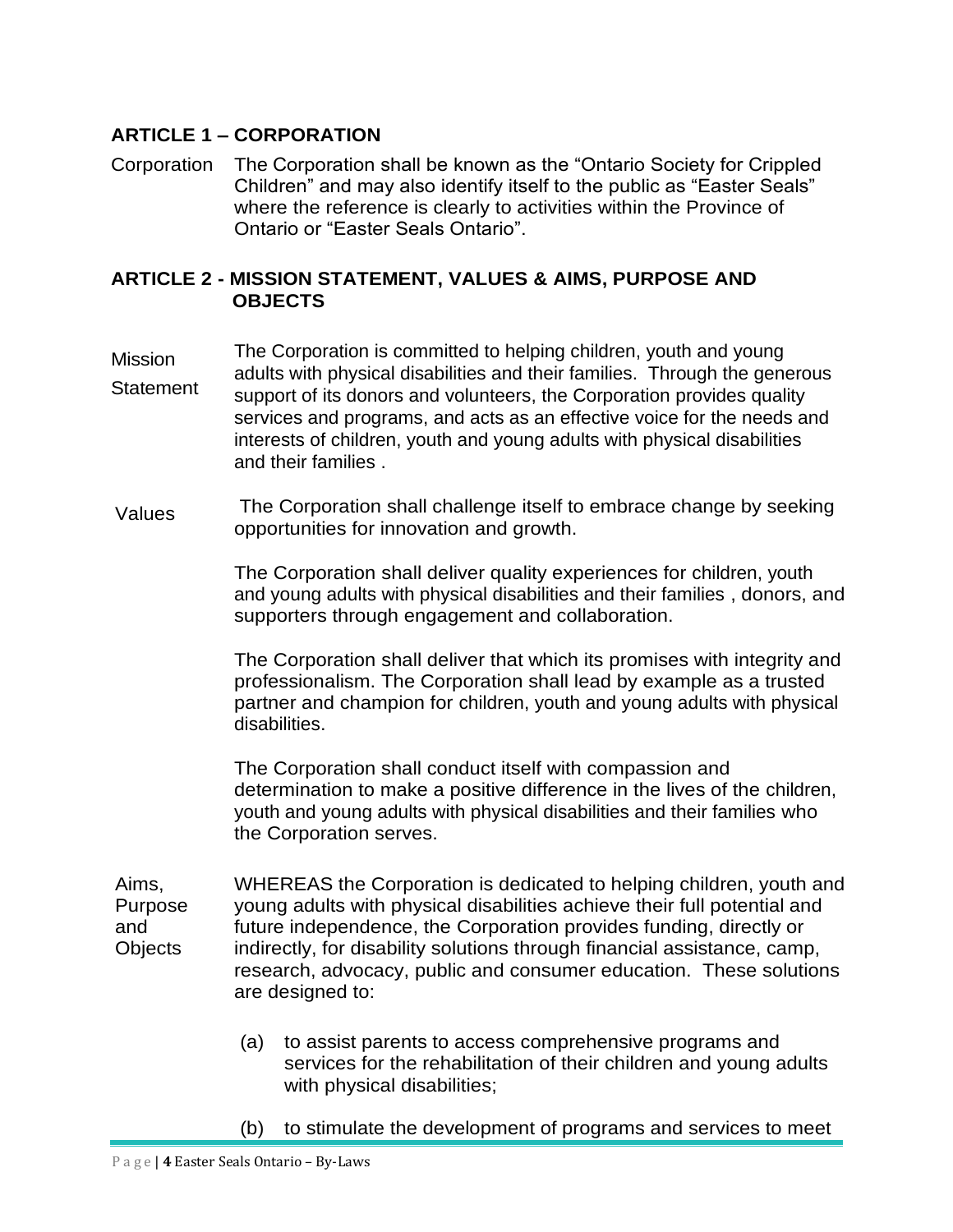the needs of children and young adults with physical disabilities;

- (c) to assist children and young adults with physical disabilities to function in the community at the highest level at which they are capable;
- (d) to promote a high level of awareness and acceptance of the physically disabled through public education and support of their rights;
- (e) to compile, analyze and exchange information on the incidence, distribution and needs of children and young adults with physical disabilities;
- (f) to support research into causes, prevention and treatment of physically disabling conditions;
- (g) to develop and conduct fundraising programs to support services; and
- (h) to collaborate with children and young adults with physical disabilities, their parents, Government, service clubs, other voluntary organizations and volunteers in the attainment of the Corporation's objects.

## Special

- **Provisions** (a) the Corporation shall be carried on without the purpose of gain for its members and any profits or other accretions to the Corporation shall be used in promoting its objects;
	- (b) the Corporation shall be subject to the *Charities Accounting Act*.
	- (c) the Directors shall serve as such without remuneration, and no Director shall directly or indirectly receive any profit from his or her position as such; provided that a Director may be paid reasonable expenses incurred by him or her in the performance of his or her duties;
	- (d) the borrowing power of the Corporation pursuant to any by-law passed and confirmed in accordance with section 59 of the Corporations Act shall be limited to borrowing money for current operating expenses, provided that the borrowing power of the Corporation shall not be so limited if it borrows on the security of real or personal property;
	- (e) upon the dissolution of the Corporation and after the payment of all debts and liabilities, its remaining property shall be distributed or disposed of to charitable organizations which carry on their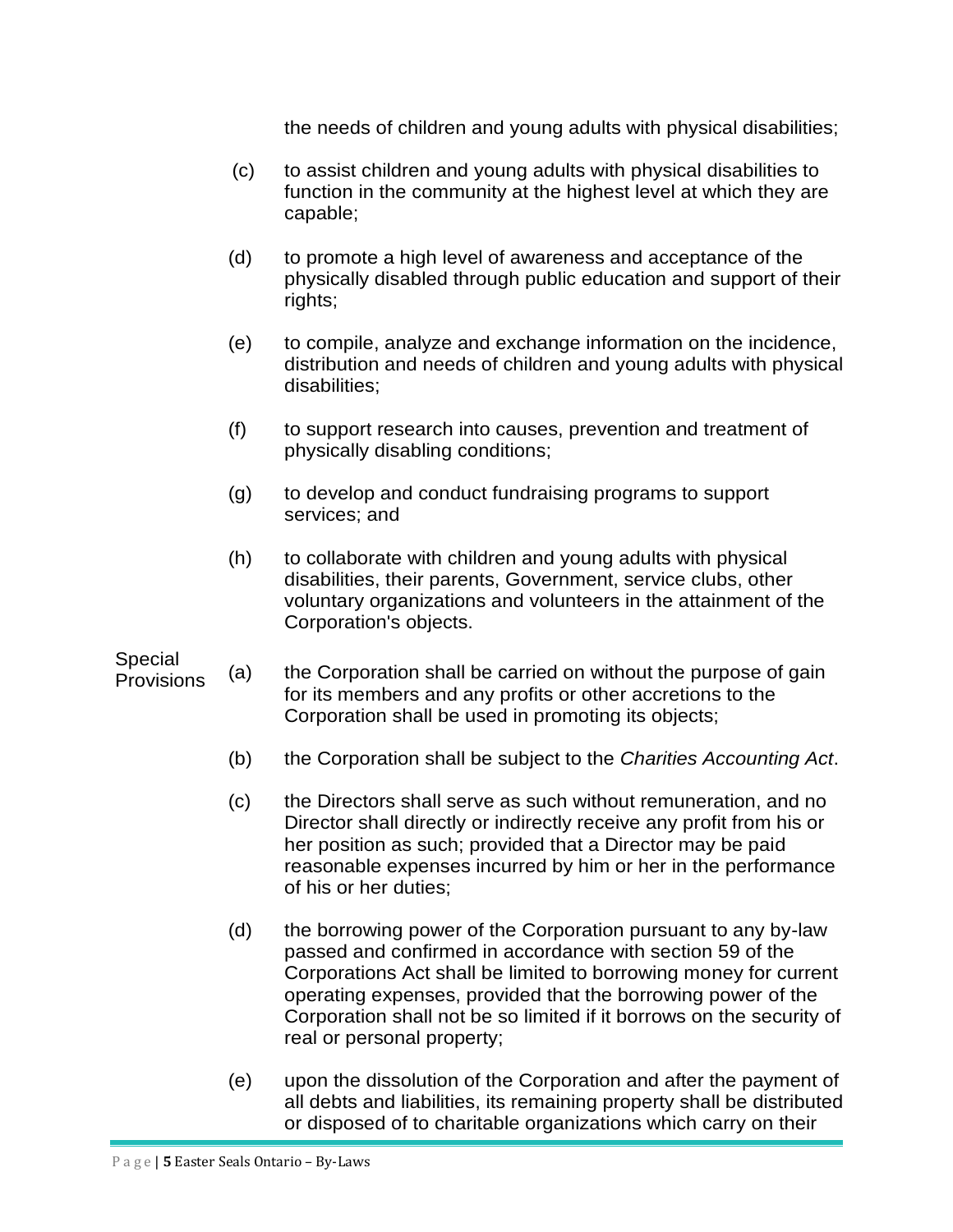work solely in Ontario; and

- (f) if it is made to appear to the satisfaction of the Minister, upon report of the Public Trustee, that the Corporation has failed to comply with any of the provisions of the *Charities Accounting Act*, the Minister may authorize an inquiry for the purpose of determining whether or not there is sufficient cause for the Lieutenant Governor, in his or her discretion, to make an order under sub - section 317(1)(a) of the Corporations Act to cancel the Letters Patent of the Corporation and declare it to be dissolved.
- Power Clauses For the above objects, and as incidental and ancillary thereto, to exercise any of the powers as prescribed by the Corporations Act, or by any other statutes or laws from time to time applicable, except where such power is contrary to the statutes or common law relating to charities.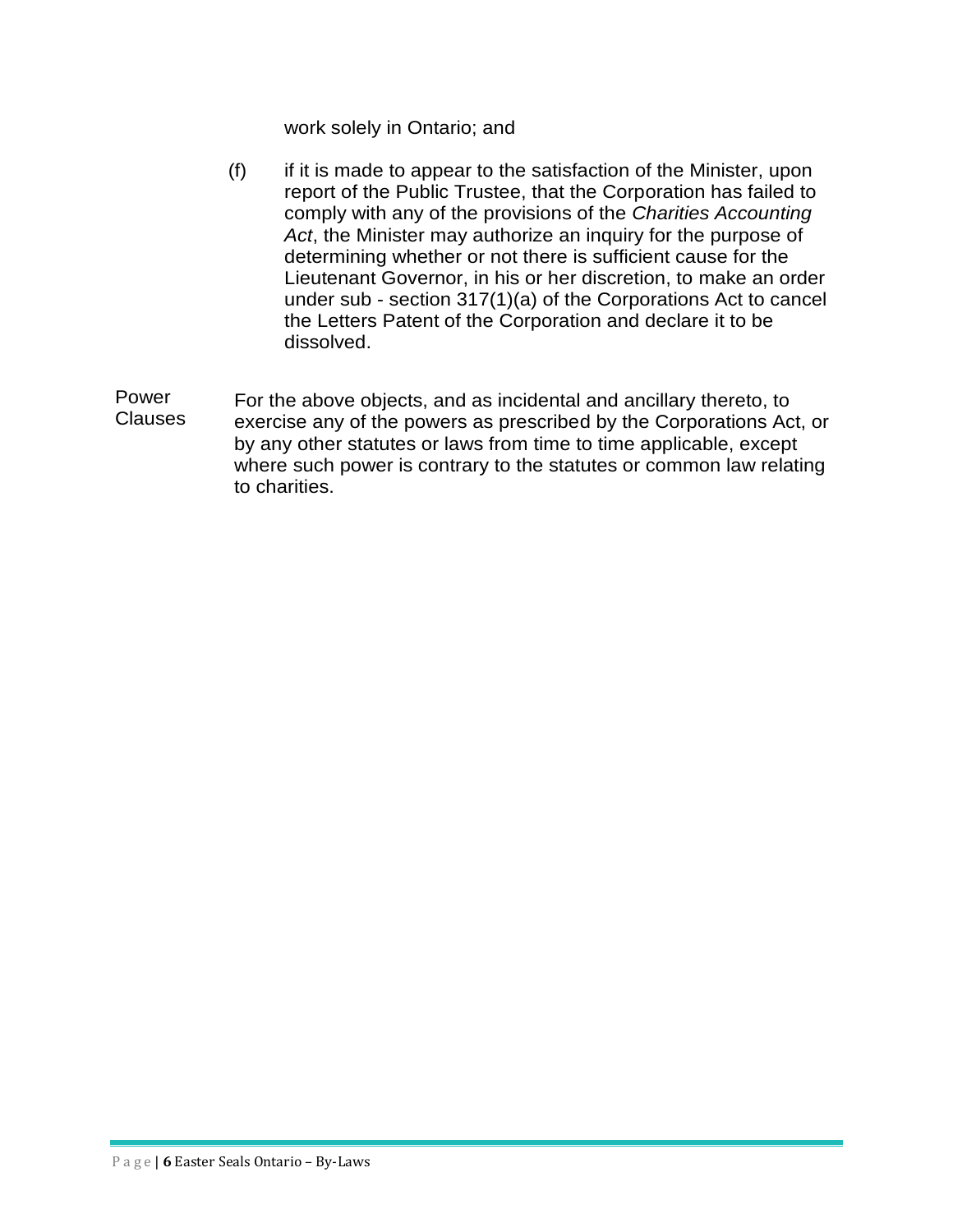## **ARTICLE 3 – MEMBERS AND MEETINGS OF THE CORPORATION**

Members of the

Members of the The following shall be Members of the Corporation:<br>Corporation (A) Members at Large

- Members at Large
	- i. Directors; and
	- ii. An unlimited number of individuals admitted by the Board for such term as the Board deems appropriate.
- B) Honorary Life Member

 Any person who has performed outstanding service to children and young adults with physical disabilities may be appointed an Honorary Life Member by the Members of the Corporation at an annual meeting.

C) Patrons

The Board may from time to time admit as patrons of the Corporation, persons with distinguished credentials who meet the qualifications otherwise determined by the Board as such persons shall be Members for such term as may be designated by the Board.

Each member shall have one vote at meetings of the Members of the Corporation.

Annual General the Meeting D) The Annual General Meeting of the Corporation shall be held annually. The Directors may call a special meeting of the Members of the Corporation at any time.

- E) The purpose of the Annual General Meeting shall be to:
	- i. adopt the minutes of the previous annual general meeting;
	- ii. report on unfinished business from any previous general or special meeting of the Corporation;
	- iii. receive reports of the Board including the audited financial statements and the Auditor's report;
	- iv. elect Directors;
	- v. Appoint Auditors; and
	- vi. conduct any other business as determined by the Board.

Notice of Meetings of the **Corporation** 

F) No less than twenty-one (21) days' prior written notice of meetings of the Corporation shall be given by regular mail, facsimilie or email to each Member of the Corporation, and sufficient information will be provided for Members to form a reasoned judgement on the decision(s) to be made.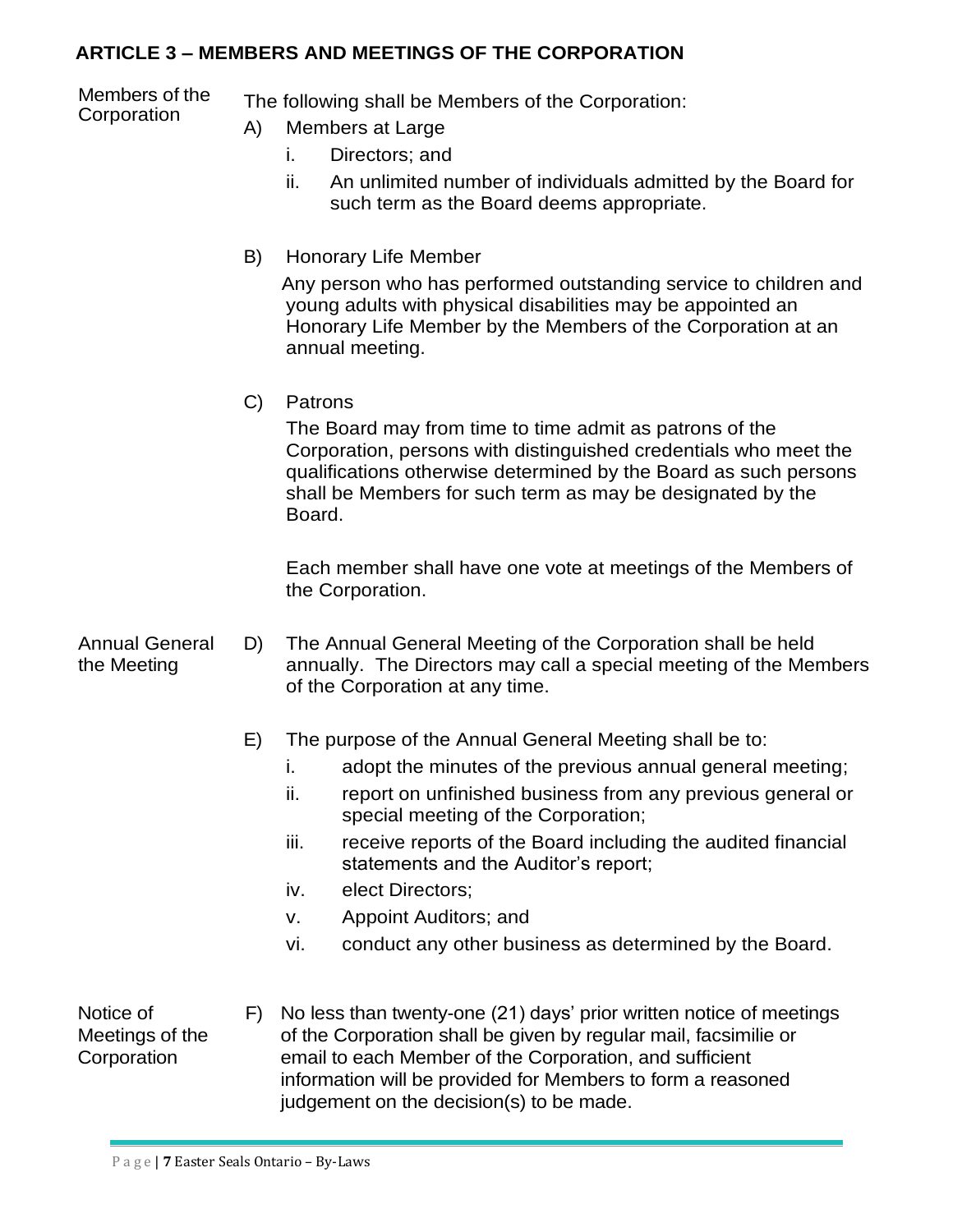| Special<br>General<br>Meeting      |         | G) Special General Meetings of the Corporation may be held if 25% of<br>Voting Members so request in writing. The notice of the Special<br>General Meeting shall state the purpose for which it is called.                                                                                                                                                                 |
|------------------------------------|---------|----------------------------------------------------------------------------------------------------------------------------------------------------------------------------------------------------------------------------------------------------------------------------------------------------------------------------------------------------------------------------|
| Quorum                             | H)      | The quorum for the Annual General Meetings and a Special<br>General Meeting is ten (10) Voting Members in person or by proxy.                                                                                                                                                                                                                                              |
| Chair of<br>Meetings               | $\vert$ | Meetings of the Members and of the Directors of the Corporation<br>shall be chaired by:<br><b>Board Chair:</b><br>i.<br>Board Vice-Chair if the Chair is absent; or<br>ii.<br>iii.<br>a Chair elected by the Members or the Directors if the Chair<br>and Vice-Chair are absent.                                                                                           |
| Adjourned<br>Meeting               | J)      | If, within one (1) hour after the appointed time for the start of a<br>meeting of the Members of the Corporation, a quorum is not<br>present, the meeting shall stand adjourned until a time within two<br>(2) weeks of the adjourned meeting, to be determined by the<br>Board. At the rescheduled meeting, the quorum shall be no less<br>than three (3) Voting Members. |
| Errors                             |         | K) No error or omission in the notice of any general or special meeting of<br>the Members shall invalidate such notice or render void any<br>proceedings taken thereat, and any Member may at that time waive<br>notice of any such meeting and may ratify, approve and confirm any<br>or all proceedings tabled and/or approved at such meeting.                          |
| <b>ARTICLE 4 - GOVERNING BOARD</b> |         |                                                                                                                                                                                                                                                                                                                                                                            |
| Covana                             |         | $(0)$ The Deem shell be comprised of no less than our $(0)$ and no me.                                                                                                                                                                                                                                                                                                     |

Governing Board (A) The Board shall be comprised of no less than six (6) and no more than sixteen (16) Members. No person shall be a Director unless he/she is a member of the Corporation or becomes a Member of the Corporation within ten days after his/her election.

Term of Office (B) The term of office of each Director shall be three (3) years, to expire at the second Annual Meeting following election, or, if no successor is elected at the Annual Meeting, to expire when a successor is elected.

> Each Director is eligible for election for two consecutive full terms, and afterwards is not eligible for re-election until a period of eleven months has elapsed from the date such person ceased to be a Director.

Extension of Term (C) Notwithstanding section 4 (B), following the conclusion of the Director's second term, any Director may have the term extended by one (1) year when special circumstances warrant it. This extension shall be proposed by the Board and ratified by the Members at the next Annual Meeting where elections of Directors are held.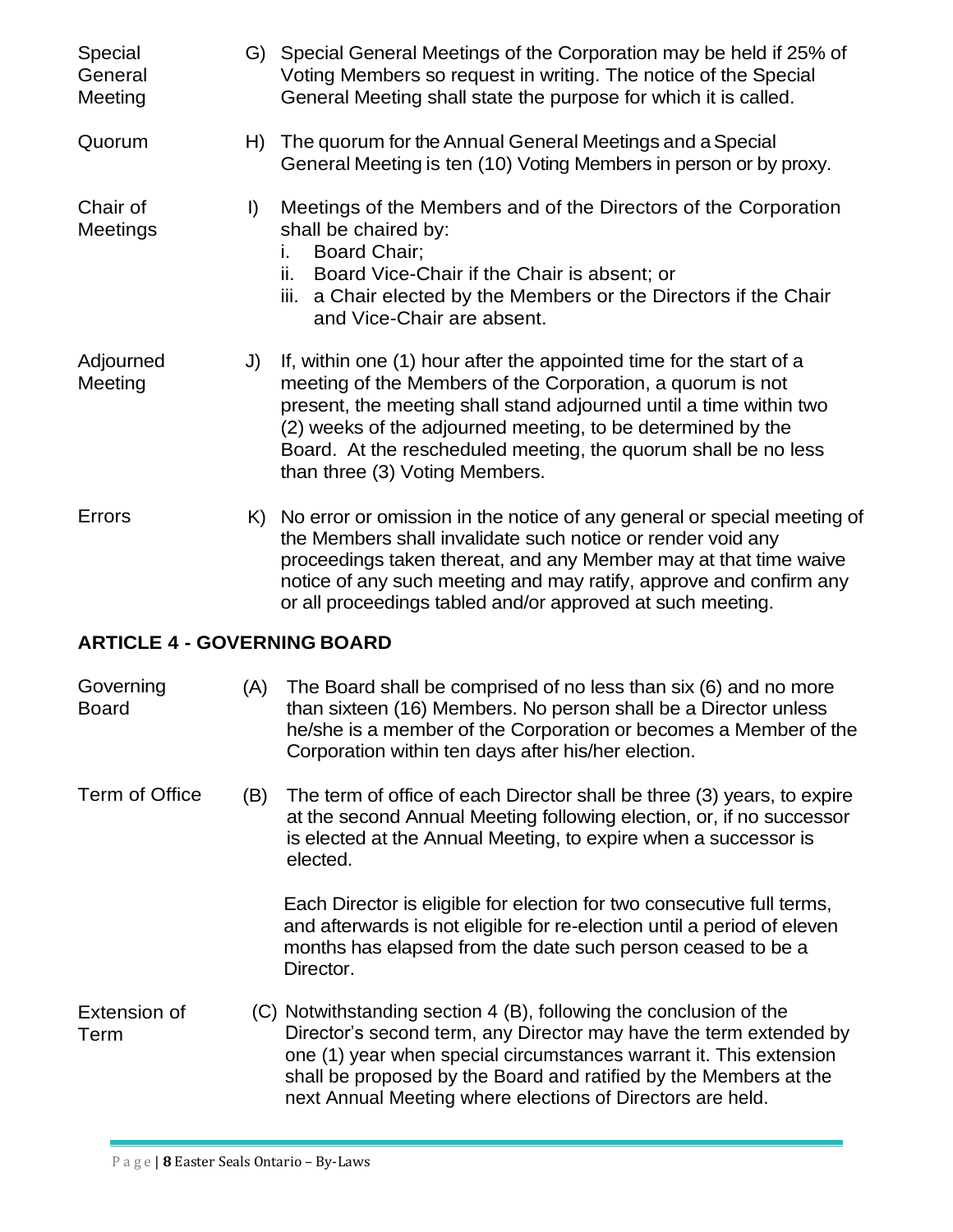| Filling<br>Vacancies                       | (D) The Board may appoint Directors to fill vacancies between Annual<br>General Meetings. The term of the appointment shall be until the next<br>Annual General Meeting.                                                                                                                                                                                                                                                                                                                                                                         |
|--------------------------------------------|--------------------------------------------------------------------------------------------------------------------------------------------------------------------------------------------------------------------------------------------------------------------------------------------------------------------------------------------------------------------------------------------------------------------------------------------------------------------------------------------------------------------------------------------------|
| Removal of<br><b>Directors</b>             | (E) The Board may remove, with cause, any Director from the Board.<br>After notice of intent to remove a Director has been given, a Director<br>may be removed from office before the expiration of the term by<br>means of a two- thirds majority vote of all Directors at a duly<br>constituted meeting of the Board.                                                                                                                                                                                                                          |
| Duties of the<br>Governing<br><b>Board</b> | (F) The Board shall:<br>- be responsible for the management of the Corporation<br>ensure that ESO functions in accordance with the relevant<br>legislation and the By-Laws of ESO<br>provide such specific policies that may be required by<br>legislation or otherwise<br>delegate responsibility and authority to the President and Chief<br><b>Executive Officer</b><br>review the functioning of ESO in relation to the objectives of the<br>Corporation as stated in the Letters Patent, Supplementary Letters<br>Patent and/or the By-laws |
| Fiduciary                                  | (G) Directors shall exercise their office with reasonable care, skill and<br>diligence under the circumstances provided that the foregoing shall<br>not include liability for the acts of one of the other Directors.                                                                                                                                                                                                                                                                                                                            |
| Confidentiality                            | (H) Directors shall discuss ESO matters only with authorization of the<br>Board and only to the extent permitted by law.                                                                                                                                                                                                                                                                                                                                                                                                                         |
| Conflict of<br>Interest                    | No employee of ESO shall be eligible for membership on the<br>(I)<br>Board.                                                                                                                                                                                                                                                                                                                                                                                                                                                                      |
|                                            | (J) No Director shall vote or attempt to influence the voting of others on<br>any matter in which there is a conflict of interest and shall declare<br>the details of such interest prior to a vote on such matter.                                                                                                                                                                                                                                                                                                                              |
|                                            | (K) A Director with a financial interest in any matter before the Board<br>shall absent from that portion of the meeting in which the matter is<br>discussed and during a vote on such matter.                                                                                                                                                                                                                                                                                                                                                   |
|                                            | (L) Neither the solicitor nor the auditor nor a partner of the solicitor or<br>auditor for ESO shall be eligible for membership on the Board.                                                                                                                                                                                                                                                                                                                                                                                                    |
| Indemnification<br>of Members              | (M) Each Director shall be indemnified and saved harmless out of the<br>funds of the Corporation from any liability that the Director sustains<br>in respect of the execution of duties as a Director, except in case of<br>negligence and further in cases in which actions are brought against<br>Directors as a result of any willful default.                                                                                                                                                                                                |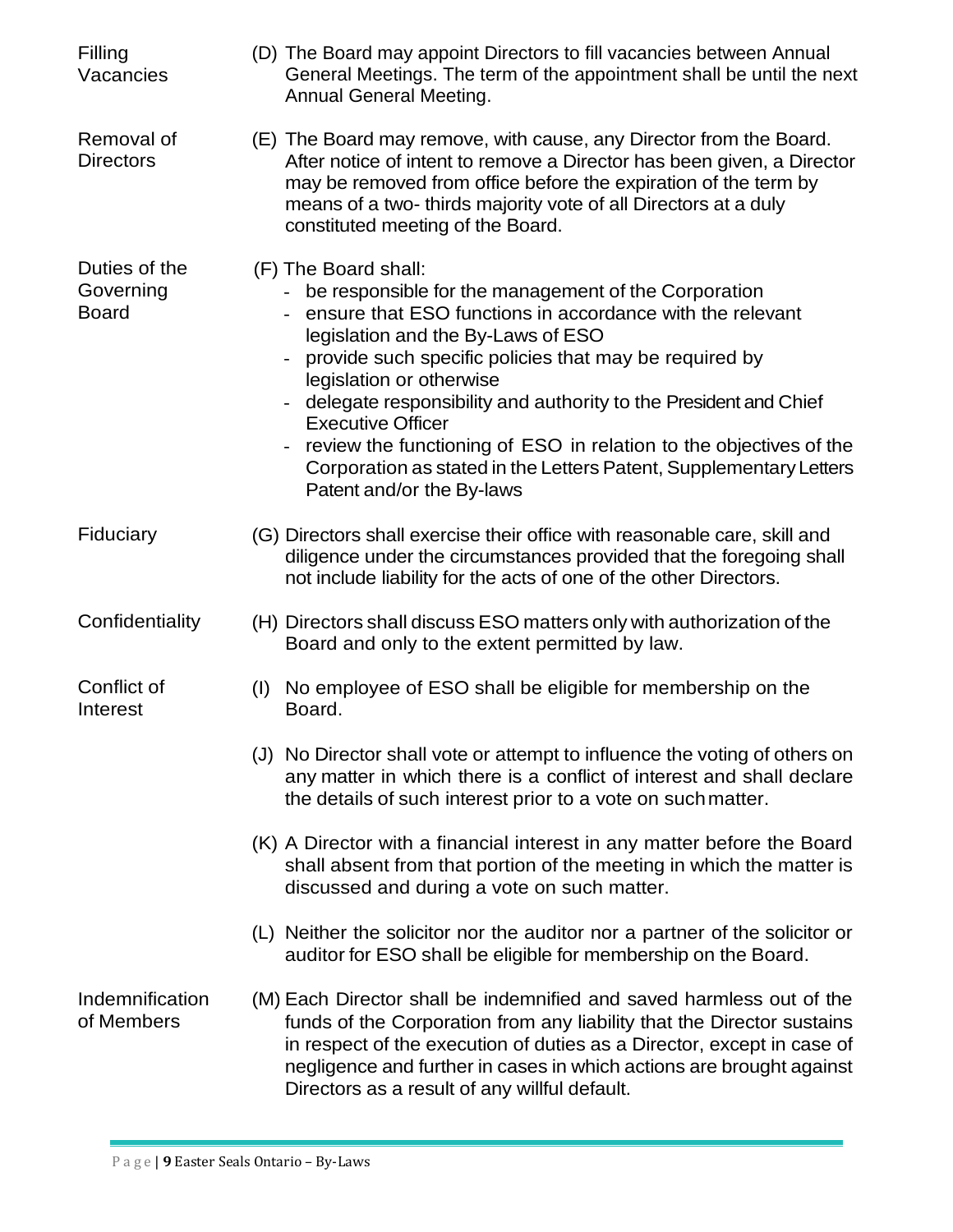- Meetings of the Board (N) Meetings of the Board shall be held at a time and place determined by the Board.
- Regular Meetings (O) Regular meetings shall be scheduled at least four (4) times a year. Minutes shall be kept of all Board meetings.
- Special Meetings (P) Special meetings of the Board shall be called at the request of the Chair or at the request of no less than three (3) Directors.
- Telephone and Virtual Meetings (Q) Subject to the consent of all the Directors, a Director may participate in a meeting of the Board or Committee by telephone or virtual means that permit all participants to communicate adequately with each other during the meeting. A Director(s) participating by such means is deemed to be present at that meeting.

Email may be used occasionally to conclude a meeting (e.g., approval of a motion or addendum item) but should not be used to conduct a meeting.

- In-Camera **Sessions** (R) Any member of the Board or the President and CEO may request that confidential matters be discussed in-camera when the potential for harm from public disclosure is greater than the benefits of transparency. Generally, the Board will move in-camera when matters pertaining to HR/Personnel, legal issues, property or other confidential matters are discussed.
- Notice of Meeting (S) Notice of time and place shall be communicated to each Director 4- 6 days prior to the meeting unless such notice is waived by the Directors.
- Voting (T) Questions arising at any meeting of the Board shall be decided by a majority of votes of those Directors present.
	- (U) In the case of a voting deadlock, the Chair of the meeting, having not voted, shall cast the deciding vote.
	- (V) The Chair of the Board or Committee reserves the right to decide how assent is shown (e.g., voice, show of hands or silence) unless, if so demanded by any Director present, by secret ballot.
	- (W) Any provision of these By-laws requiring a special resolution shall require a vote of two-thirds majority for the passage of such resolution.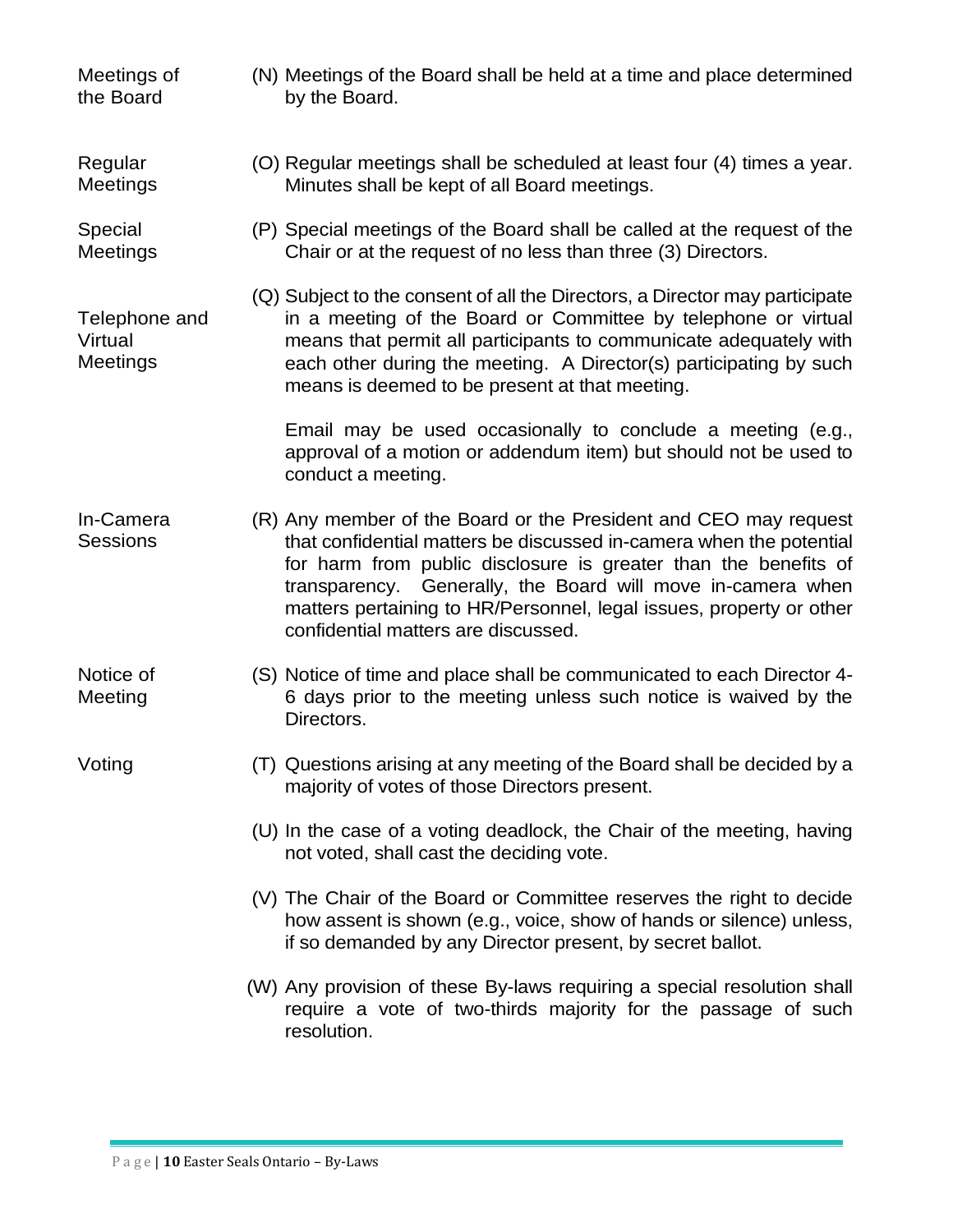## **ARTICLE 5 – STATUTORY DECLARATION**

**Statutory Declaration** 

- A) A statutory declaration by the Secretary or Chair that the notice has been given pursuant to the Corporation's by-lases shall be sufficient and conclusive evidence of the giving of such notice.
	- B) Subject to the Corporations Act, no error or omission in giving notice for a meeting of the Corporation, Board, Executive Committee or any other committee shall invalidate such meeting or invalidate or make void any proceedings taken or had at such meeting.

## **ARTICLE 6 - OFFICERS OF THE CORPORATION**

| <b>Officers</b>   | A) The following officers will comprise the Executive Committee of the<br>Corporation and each will hold office for a term of three (3) years<br>from the date of their appointment:<br>Chair<br>i.<br>ii. Vice Chair<br>iii. Treasurer<br>iv. Secretary<br>v. Immediate Past Chair                                                                                                                                                                                                               |
|-------------------|---------------------------------------------------------------------------------------------------------------------------------------------------------------------------------------------------------------------------------------------------------------------------------------------------------------------------------------------------------------------------------------------------------------------------------------------------------------------------------------------------|
|                   | An Honorary Chair and a Honorary Vice-Chair may be appointed by the<br>Board or by the Members at an Annual General Meeting of Members,<br>neither of whom need be a Member or a Director of the Corporation.                                                                                                                                                                                                                                                                                     |
| Chair             | B) The Chair of the Board shall:<br>• preside at all general and special meetings of the Board and Board<br>and Executive Committee meetings or appoint the Vice-Chair as<br>designate.<br>" report to the Members at each Annual General Meeting of the<br>Corporation concerning the management and operation of the<br>Corporation and at such other times as deemed necessary by the<br>Board.                                                                                                |
| <b>Vice Chair</b> | C) The Vice Chair shall have all the powers and duties of the Chair in<br>the absence of the Chair together with such other duties that may<br>be assigned from time to time by the Chair or the Board.                                                                                                                                                                                                                                                                                           |
| Treasurer         | D) The Treasurer shall have all the power and duties generally<br>pertaining to that office including the responsibility for:<br>Be responsible for keeping the books of accounts and<br>accounting records of the Corporation required to be kept by<br>the provisions of the Corporations Act;<br>Submit a financial statement at each regular meeting of the<br>п<br>Board indicating the financial position of the Corporation as at<br>the close of the preceding calendar quarter for which |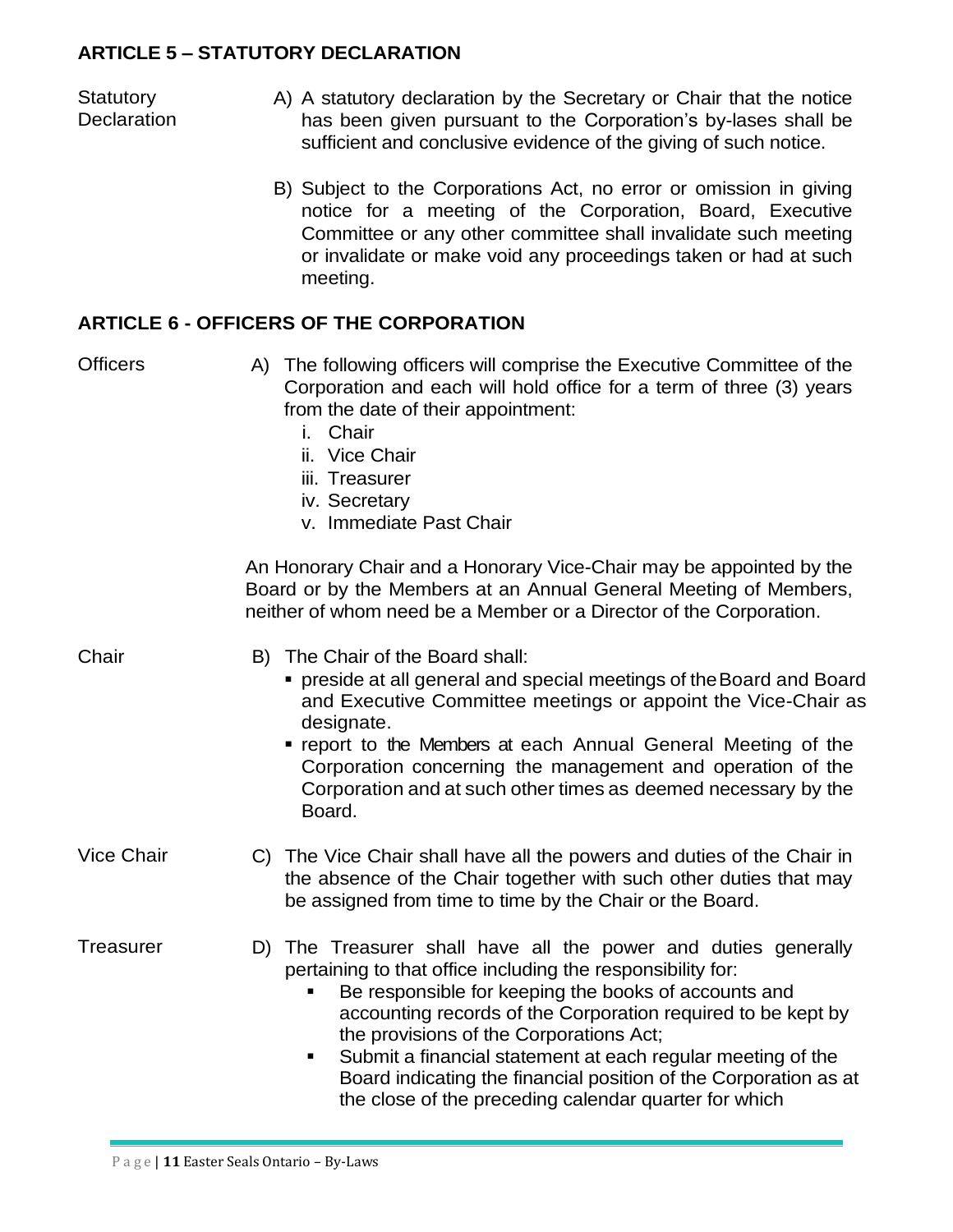statements are available;

- Arrange for the availability of the Auditor's report on the Corporation's financial statements at least once in each fiscal year;
- Submit budgets to the Board as directed by the Board; and
- Perform other such duties as may be established from time to time by the Board.
- **Secretary** E) The primary function of the Secretary is to ensure that the affairs of the corporation are being appropriately carried out. In particular, these responsibilities apply to:
	- ensuring that the Corporation's records are maintained
	- ensuring that the Corporation complies with all government regulated reporting
	- ensuring that the corporation adheres to statutory and regulatory requirements
	- maintaining the Corporation's By-laws
	- providing procedural advice to the Board Chair
	- maintaining the attendance record of Directors at Board and Board committee meetings
	- such other duties as ordinarily pertain to that office
- Ex-Officio Members F) Ex-officio Members will have the same rights and responsibilities of other Members.

# **ARTICLE 7 - COMMITTEES OF THE BOARD**

- Committees A) At the first meeting of the Board following the Annual General Meeting of the Corporation, the Board shall appoint members of committees as it deems appropriate. Subject to the By-Laws of the Corporation, all Committees are subject to the requirements listed below:
	- i. the Chair, Vice-Chair and members shall be appointed by the Board;
	- ii. at least one (1) Director shall be appointed to serve on each Committee;
	- iii. each Committee shall meet at least annually, or more frequently at the discretion of its chair or as required by its Terms of Reference, and at the request of the Board;
	- iv. each Committee shall be responsible to, and report after each meeting to, the Board.

Standing **Committees** 

- B) The foregoing committees will be referred to as Standing Committees and shall consist of the following:
	- **i. Executive Committee**
		- Chair of the Board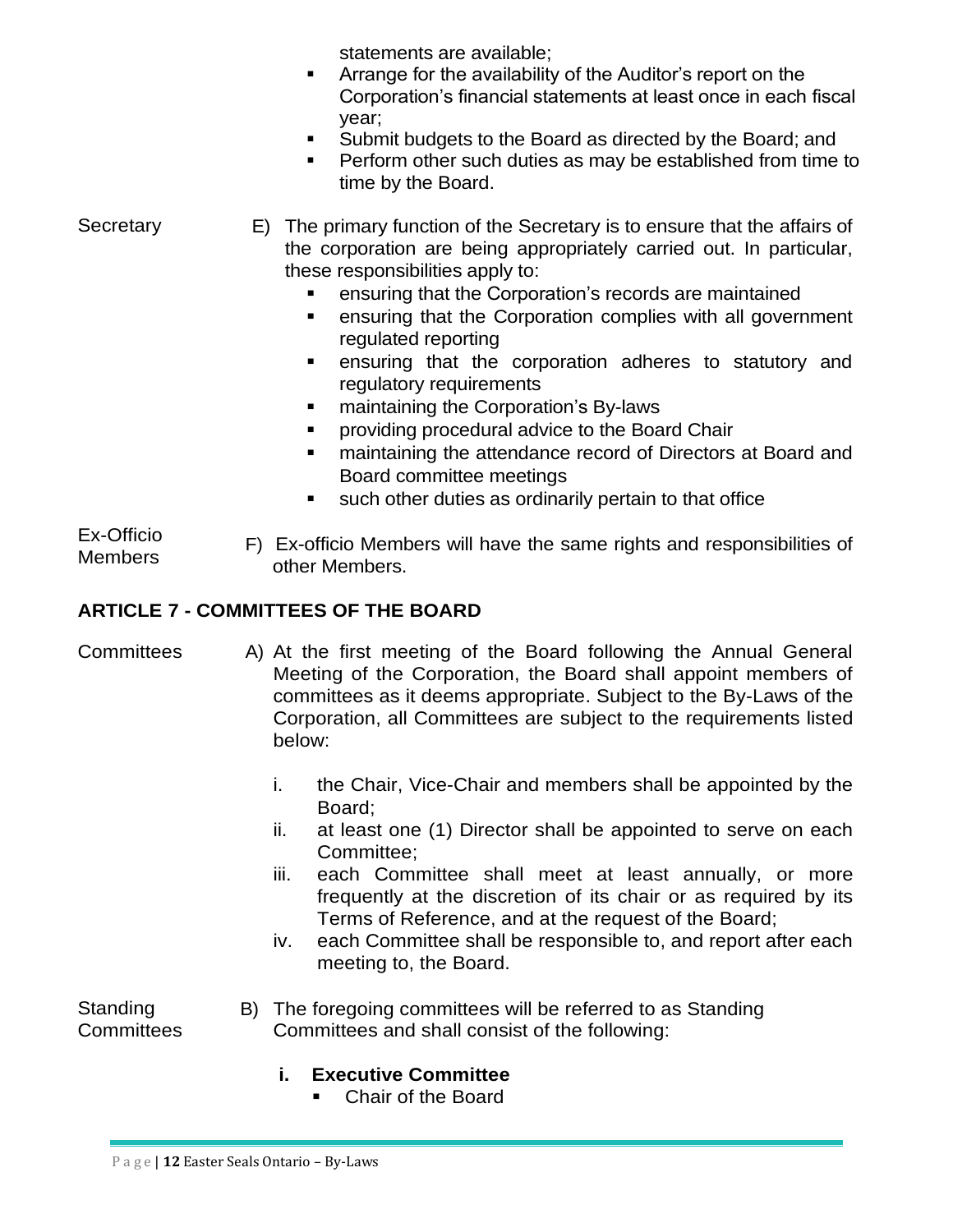- **Vice Chair**
- **Treasurer**
- **Secretary**
- **Immediate Past Chair**

## **ii. Finance and Audit Committee**

- Treasurer, who shall be the Chair;
- two or more members of the Board who have accounting or financial management expertise, or who demonstrate an understanding of financial statements and accounting principals; and
- such other persons as the Board may appoint provided that Board members are in the majority.
- the Audit Committee shall not include a majority of members who also serve as officers of the Corporation.

## **iii. Fundraising Committee**

- Chair of the Committee shall sit on the Board
- Secretary shall be the Secretary for the Corporation
- A minimum of 51% from its members and up to 49% from external sources

A majority of the members of any committee shall constitute quorum at any meeting of that committee.

The Board may by resolution retract any Standing Committee or any other committee at any time.

Ad Hoc **Committees** C) The Board may appoint and establish Ad Hoc Committees from time to time for such purposes as the Board may so determine in its sole discretion. The existence of each such Ad Hoc Committee shall be terminated automatically upon the occurrence of any of the following events:

- i. the delivery of its report;
- ii. the completion of its assigned task;
- iii. a change in the membership of the Board by which it was constituted; or
- iv. a resolution to that effect of the Board by which it was constituted.

# **ARTICLE 8 – PRESIDENT and CHIEF EXECUTIVE OFFICER**

President and Chief Executive **Officer** The Board shall appoint a President and Chief Executive Officer who shall, on behalf of the Board, be responsible for the administration, organization and management of the Corporation subject only to the policies and directions of the Board and for such other duties as the Board shall from time to time determine.

> The President and Chief Executive Officer shall attend meetings of the Board at the request of the Board (although the Board may meet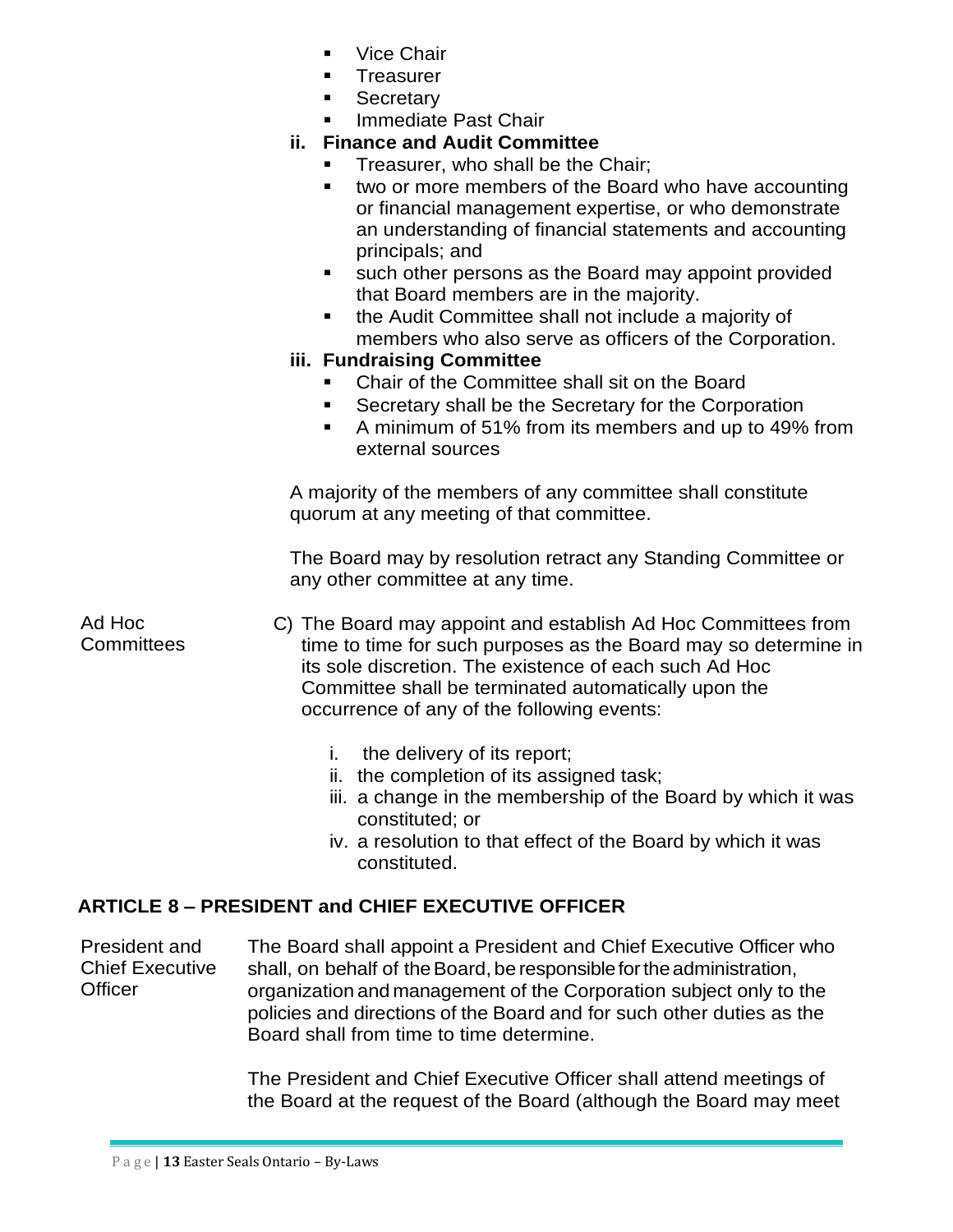from time to time in the absence of the President and Chief Operating Officer.

## **ARTICLE 9 - BANKING AND FINANCE**

Banking and Finance

- A) All monies received by or on behalf of ESO shall be deposited or invested in such a manner as permitted under the Trustee Act and as designed by the Board.
	- B) The Board shall appoint signing officers by resolution, any two of whom are hereby authorized for and in the name of the Centre:
		- to draw, accept, sign and make all or any bill of exchange, promissory notes, cheques and orders for payment of money;
		- to receive all monies and to give acquittance for same;
		- subject to the prior approval of the Board, from time to time borrow money from a bank or trust company, by incurring an overdraft or otherwise;
		- subject to the prior approval of the Board, to assign and transfer to the bank all or any stocks, bonds and other securities; and
		- generally, for and in the name of and on behalf of ESO to transact with the said bank any business they may think fit.

## **ARTICLE 10 – AUDITOR**

- Auditor **A**) The accounts of ESO shall be audited annually by an auditor licensed under the Public Accountants Act appointed by the Corporation at its Annual General Meeting
	- B) The auditor appointed under this section shall make a report of the audit to the Corporation at its Annual General Meeting with such recommendations as they see fit and shall, from time to time, report to the Corporation on the progress of their work if so directed by the Board.

## **ARTICLE 11 - AMENDMENTS**

- Amendments A) Notice of by-law amendments shall be tabled at a regular meeting of the Board.
	- B) Amendments approved by the Board shall be presented for confirmation by simple majority vote of the Members at a Special General Meeting especially called for that purpose or at the next Annual General Meeting; provided however that any amendment requiring a special resolution of the Board according to the provisions of the *Corporations Act (Ontario)* shall not take effect until and unless confirmed by the Members by a two-thirds majority vote.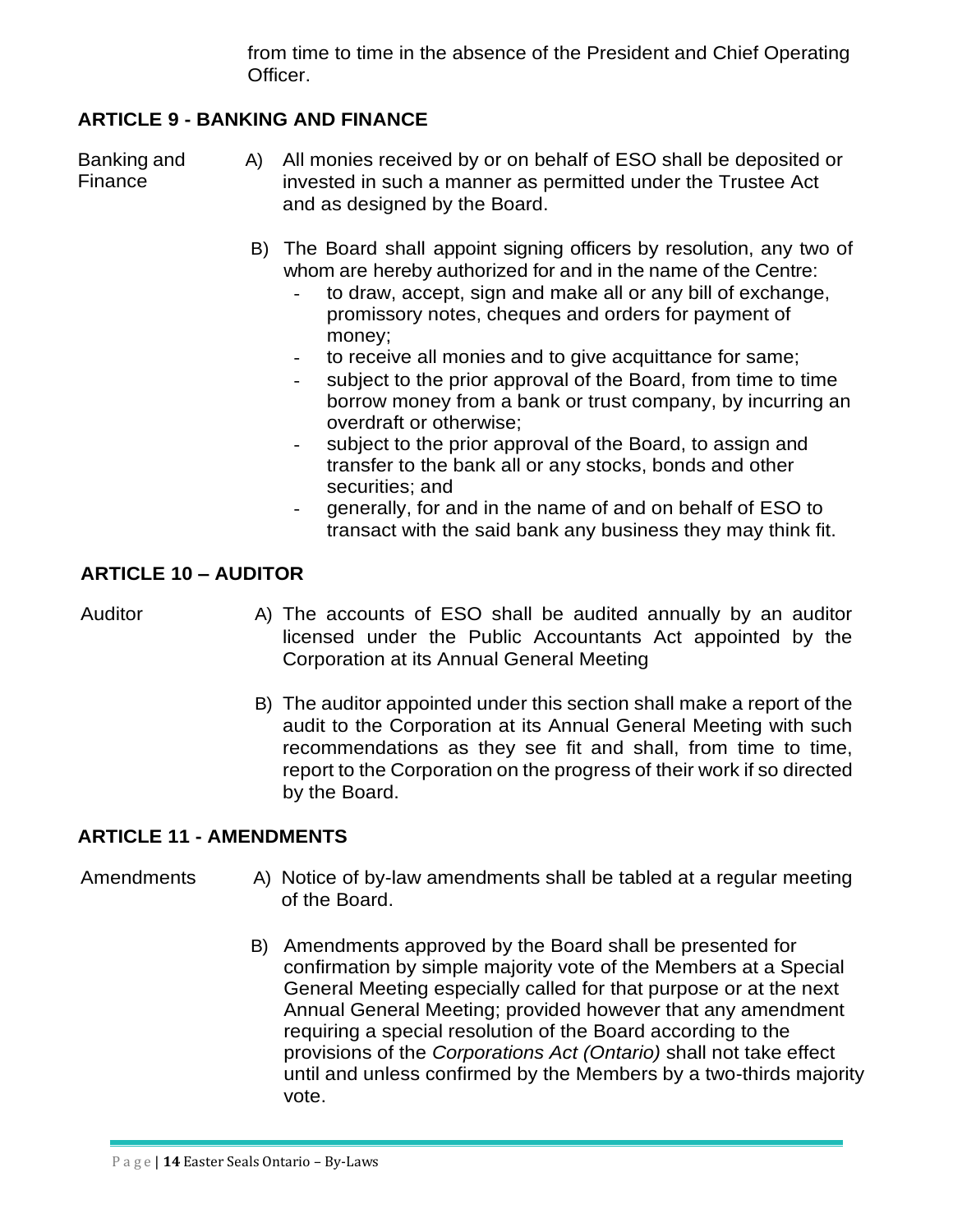## **CERTIFICATE OF ENACTMENT**

Easter Seals Ontario By-Laws were confirmed by the general membership of the Corporation, in the City of Toronto, in the Province of Ontario, at the Annual General Meeting of the Corporation on the 8<sup>th</sup> day of June 2022.

Secretary of the Corporation

\_\_\_\_\_\_\_\_\_\_\_\_\_\_\_\_\_\_\_\_\_\_\_\_\_\_\_\_\_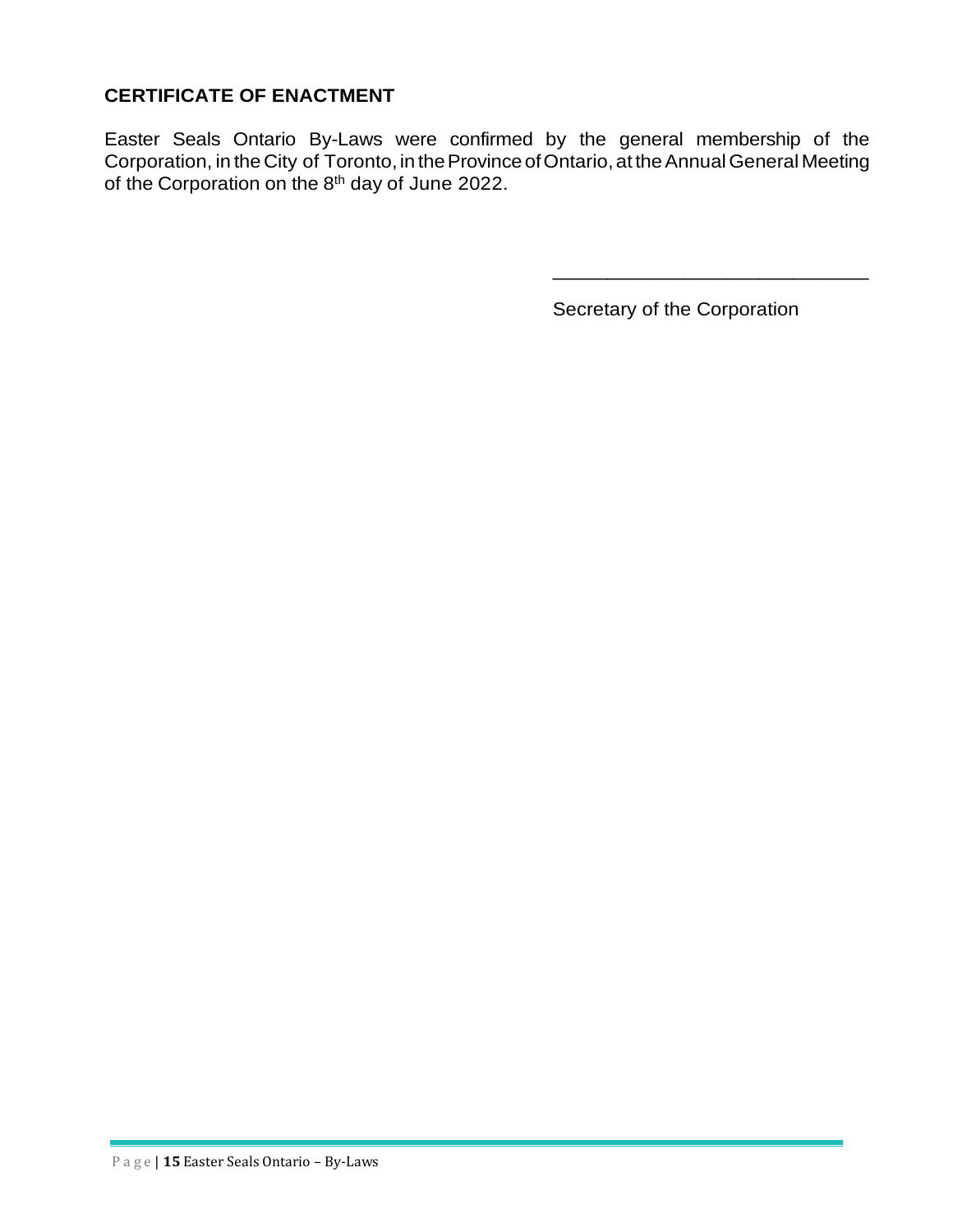#### **BY-LAW AUTHORIZING BORROWING AND PLEDGING**

## **ONTARIO SOCIETY FOR CRIPPLED CHILDREN Easter Seals Ontario**

#### **BE IT AND IT IS HEREBY ENACTED as a By-law of the Corporation as follows:**

#### **BY-LAW NO. 2**

- 1. That the Directors of the Corporation may from time to time:
	- (a) borrow money upon the credit of the Corporation by obtaining loans or advances or by way of overdraft or otherwise;
	- (b) issue, sell or pledge securities of the Corporation including bonds, debentures, debenture stock, for such sums on such terms and at such prices as they may deem expedient;
	- (c) assign, transfer, convey, hypothecate, mortgage, pledge, charge or give security in any manner upon all or any of the real or personal, moveable or immoveable property, rights, powers, or other assets, present or future, of the Corporation to secure any such securities or other securities of the Corporation or any money borrowed or to be borrowed or any obligations or liabilities as aforesaid or otherwise of the Corporation heretofore, now or hereafter made or incurred directly or indirectly or otherwise; and
	- (d) without in any way limiting the powers herein conferred upon the Directors, give security or promises to give security, agreements, documents and instruments in any manner or form under the *Bank Act* or otherwise to secure any money borrowed or to be borrowed or any obligations or liabilities as aforesaid or otherwise of the Corporation heretofore, now or hereafter made or incurred directly or indirectly.
- 2. That any or all of the foregoing powers may from time to time be delegated by the Directors to any one or more of the Directors or officers of the Corporation.
- 3. That this by-law shall remain in force and be binding upon the Corporation as regards any person acting on the faith thereof until such person has received written notification from the Corporation that this by-law has been repealed or replaced.

There have been no amendments to By-law No. 2 of the Corporation since its enactment on April 25, I 973.